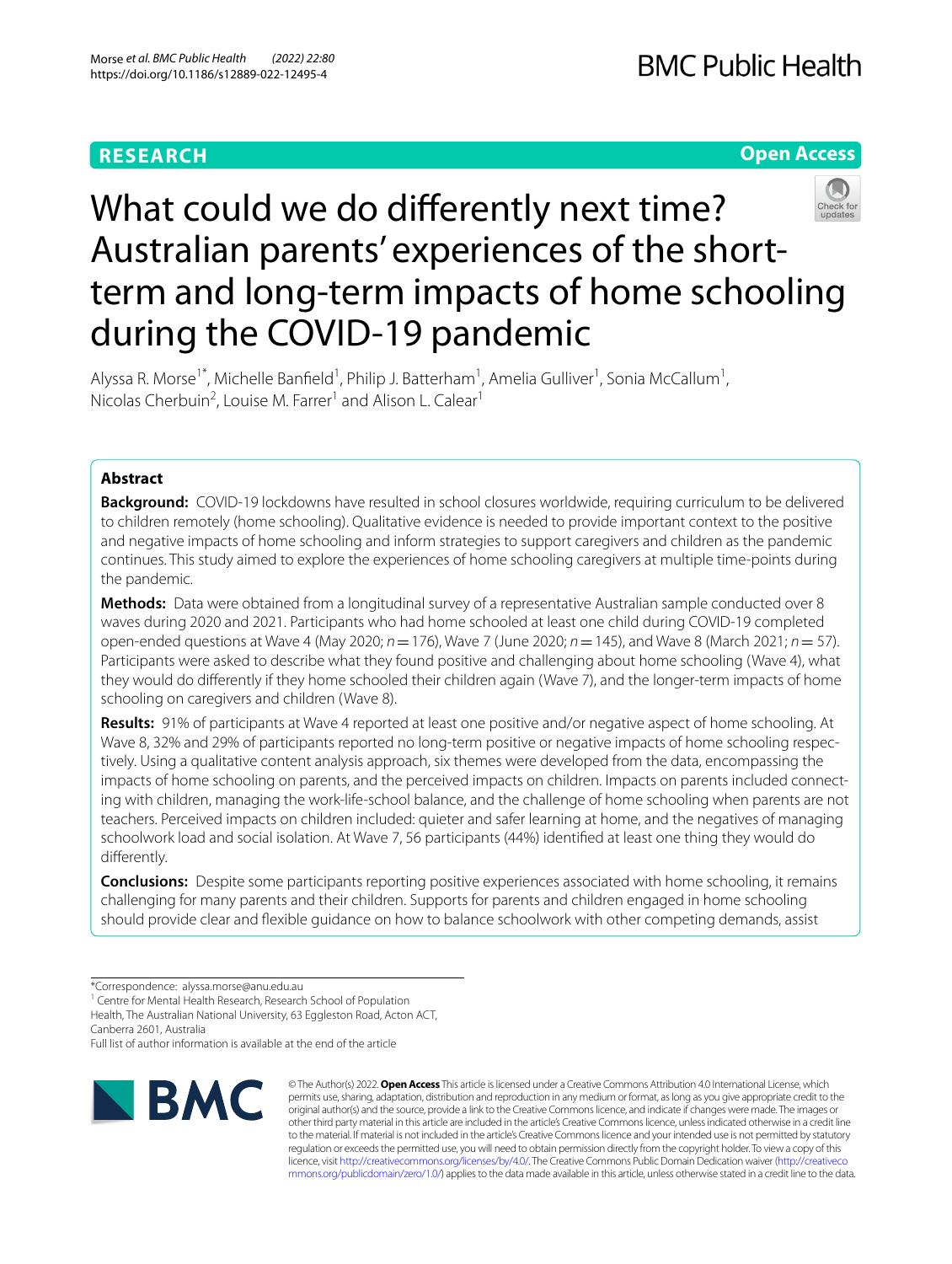parents who lack confdence in supporting their children's remote learning, and address risks associated with social isolation.

**Keywords:** Home schooling, Remote learning, Home learning, COVID-19, Pandemic, Parents, Caregivers, Parenting, Family relationships, Social isolation

## **Background**

The COVID-19 pandemic has resulted in school closures worldwide as part of strict physical distancing policies aimed at reducing virus transmission [[1\]](#page-8-0). At their peak in 2020, school closures impacted almost 1.5 billion learners across 151 country-wide closures [\[2](#page-8-1)]. In May 2021, 26 country-wide closures continued to impact over 200 mil-lion learners [[2\]](#page-8-1). This has sparked concerns for children's wellbeing, learning, development, and safety [\[2](#page-8-1)[–5](#page-8-2)], and required educators to adapt curriculum content to be delivered remotely with support and/or supervision from parents (hereafter termed *home schooling*).

School closures and the move to home schooling has also adversely impacted the parents and caregivers of school aged children. In Australia, parents and caregivers who home schooled their children in the frst month of COVID-19 restrictions were found to have signifcantly higher levels of distress and work and social impairments compared to both parents who were not home schooling and people with no dependent children [[6\]](#page-8-3). Qualitative surveys have found similar challenges, describing increases in stress, anxiety and frustration during periods of home schooling [[7,](#page-8-4) [8\]](#page-8-5). Parents and caregivers reported experiencing challenges balancing usual work and household duties with increased caring and new teaching responsibilities, and difficulties coping and managing time [[7,](#page-8-4) [8](#page-8-5)]. For some families, COVID-19 lockdown restrictions and home schooling requirements led to reductions in social connection and instrumental support outside the home, increased strain on family relationships and relationship breakdown within the home [[7,](#page-8-4) [8](#page-8-5)].

While these challenges inspired increased appreciation for teachers, a lack of school support and school communication were the main factors identifed by parents dissatisfed with the home schooling experience [[8,](#page-8-5) [9](#page-8-6)]. Parents were also concerned about the impact of home schooling on child development, including potential delays in learning progress, increases in daily screen time and deteriorating mental health [\[7](#page-8-4)[–9](#page-8-6)].

However, the impacts of home schooling are not universally negative, and current evidence suggests that parents' feelings about home schooling may often be mixed [[7\]](#page-8-4). Some parents found positives during school closures, including less time spent commuting and more time spent bonding with and getting to know their children, increasing family closeness. The home was also perceived to be a better learning environment for some children [\[7](#page-8-4), [8\]](#page-8-5).

Developing qualitative evidence can provide vital context around the impact of school closures and home schooling, describing parents' experiences and potential drivers for increased levels of distress. Better understanding the positive and negative aspects of parents' experiences of home schooling will enable the development of appropriate and efective support mechanisms for parents through ongoing periods of COVID-19 related restrictions and future school closures. Improved support for parental health and wellbeing is likely to positively impact the health and wellbeing of their children. Current qualitative explorations of parent experiences have focused on a single time-point, usually early in the pandemic, using convenience or social media samples [\[7](#page-8-4)[–9](#page-8-6)]. The aim of the current study was to build on these findings by exploring experiences and refections of parents, drawn from a representative sample of Australian adults, at multiple time-points during the pandemic. Data were collected across three time-points: [[1\]](#page-8-0) experiences during home schooling, [\[2](#page-8-1)] reflections about the home schooling experience when social distancing restrictions were being lifted, and [\[3](#page-8-7)] the perceived long term impacts of home schooling approximately 12months after the frst school closures and at the beginning of a new school year.

## **Methods**

#### **Participants and procedure**

The Australian National COVID-19 Mental Health, Behaviour and Risk Communication (COVID-MHBRC) survey was established to longitudinally assess the impact of the COVID-19 pandemic on a representative sample of Australian adults aged 18 years and over [[10\]](#page-8-8). Participants were required to be able to respond to an online English language survey. The study consisted of eight waves of data collection, administered through Qualtrics Research Services; the frst seven waves were completed fortnightly online between March and June 2020, and the eighth was completed in March 2021. Participants were emailed an invitation to complete each survey and could submit it within a one-week window. Participants received up to fve reminders to complete a survey during the week of data collection. Quota sampling was used to obtain a sample of the Australian population from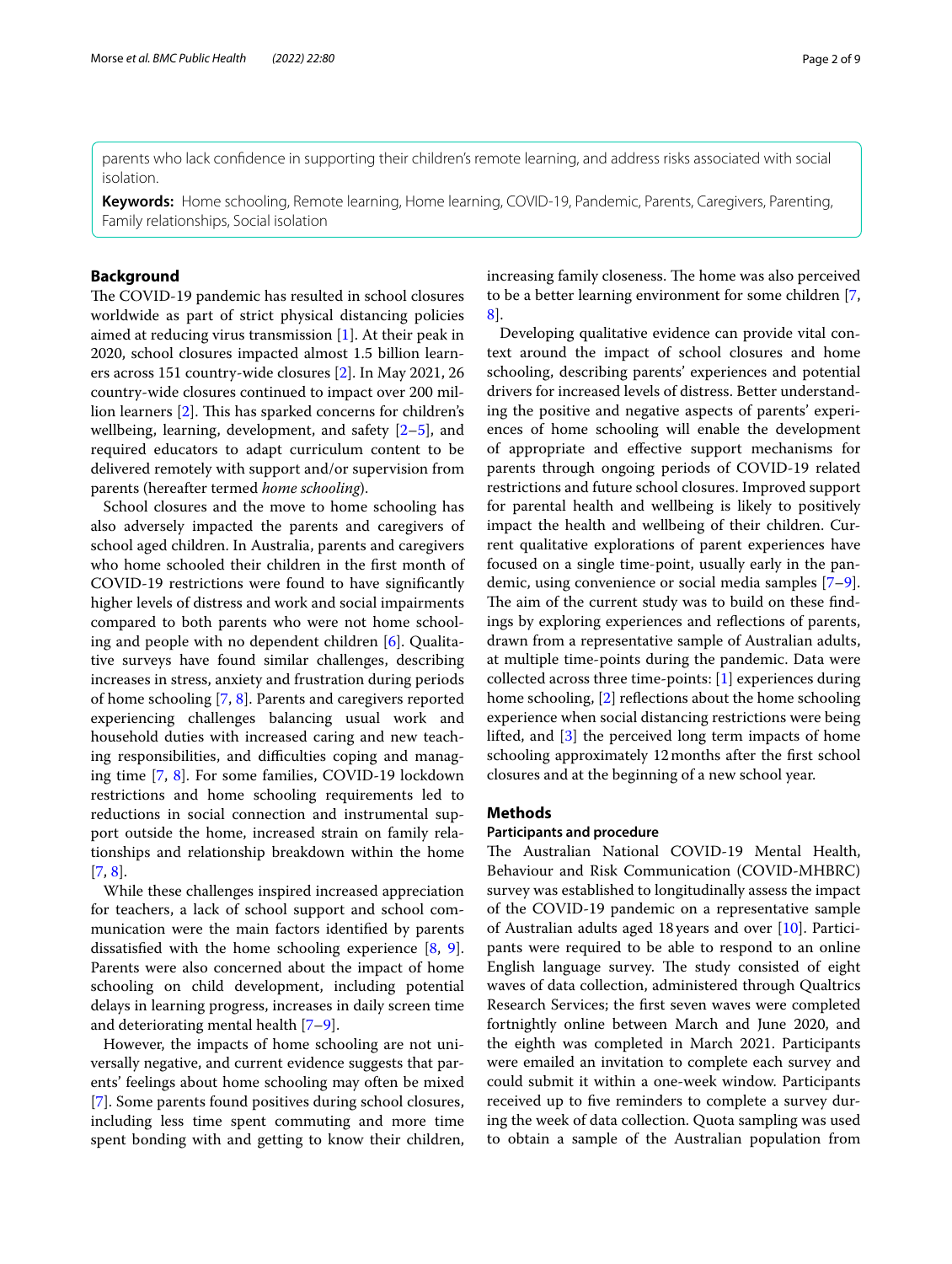market research panels that was representative on the bases of age group, gender and State/Territory. The study was approved by The Australian National University Human Research Ethics Committee (protocol 2020/152), and written informed consent was obtained from all participants prior to participating. The full study protocol is available online ([https://psychology.anu.edu.au/fles/](https://psychology.anu.edu.au/files/COVID_MHBRCS_protocol.pdf) [COVID\\_MHBRCS\\_protocol.pdf](https://psychology.anu.edu.au/files/COVID_MHBRCS_protocol.pdf)).

The first wave of data collection commenced on the 28th March 2020 (*N*=1296). Besides demographics and background variables (collected in Wave 1), data for the current study were drawn from waves four (9–16 May 2020), seven (20–27 June 2020), and eight (2–9 March 2021). Over 73% of the initial sample was retained at Wave 2 (W2; *N*=969). Attrition across subsequent waves was lower, consistently retaining over 90% wave-on-wave (*N*W3=952, W4=910, W5=874; W6=820; W7=762), until the 6-month follow-up at Wave 8, where 40% of participants returned to complete the fnal survey (W8; *N*=519). Analyses were conducted on a subsample of participants who indicated that they had home schooled one or more children during COVID-19 ( $n$  W4=176,  $W7 = 145$ ,  $W8 = 57$ ). Participant characteristics are summarised in Table [1.](#page-2-0)

#### **Measures**

## *Demographics*

Participants provided details on their age, gender, language(s) spoken at home, and level of educational attainment at Wave 1. At Wave 4, participants were asked for details about their home schooling experience, including whether their children were in primary school or high school, and whether parents had been working from home.

#### *Qualitative questions – home schooling experience*

Participants were invited to provide open-ended responses at Wave 4, Wave 7 and Wave 8. At Wave 4, participants were asked to describe what they liked best, or had found most positive, about home schooling, and what they liked least, or had found most challenging, about home schooling. At Wave 7, participants were asked to describe what they would do diferently if they needed to home school their children again. Finally, at Wave 8, participants were asked about the longer-term outcomes of home schooling on themselves and/or on their children. They were prompted with three possible examples (learning progress, career progression, family connections), and then asked to describe what they <span id="page-2-0"></span>**Table 1** Characteristics of parents/carers who had home schooled one or more children during COVID-19 at Wave 4  $(N=176)$ 

|                                           | n              | $\frac{0}{0}$ |
|-------------------------------------------|----------------|---------------|
| School level of children <sup>a</sup>     |                |               |
| Primary school                            | 108            | 61.4          |
| High school                               | 99             | 56.3          |
| <b>Working from home</b>                  |                |               |
| Yes                                       | 91             | 51.7          |
| No                                        | 85             | 48.3          |
| Gender                                    |                |               |
| Male                                      | 80             | 45.5          |
| Female                                    | 96             | 54.5          |
| Language spoken at home                   |                |               |
| English only                              | 149            | 84.7          |
| English and another language <sup>b</sup> | 25             | 14.2          |
| Another language onlyb                    | $\mathfrak{D}$ | 1.1           |
| Highest completed qualification           |                |               |
| High school or less                       | 35             | 19.9          |
| Certificate/Diploma                       | 61             | 34.7          |
| Undergraduate or higher                   | 80             | 45.5          |
| Age (Mean, SD) $c$                        | 42.8           | 9.7           |

a Participants could select both responses

**b** Includes 16 languages other than English

<sup>c</sup> Age range: 22-71 years

thought the long-term positive and long-term negative outcomes of home schooling had been.

#### **Analysis**

Responses to the qualitative survey items were analysed using a qualitative content analysis approach  $[11]$  $[11]$  $[11]$  to identify key themes relating to the positive and negative aspects of home schooling and the lessons learnt from the experience of home schooling. Given the brief nature of participant responses, a manifest analysis was conducted, staying close to the text of the survey responses to focus on describing participants' experiences as they were reported [[11](#page-8-9)]. Participant responses were inductively open coded by one author (ALC). Subsequently, these codes were developed into themes and subthemes by a second author (ARM). The analysis was regularly discussed with other members of the research team to clarify concepts and fnalise themes, and a fnal review of the thematic structure was conducted by a third author (MB). The research team included parents who had home schooled primary and high school aged children during Australia's lock-down restrictions, while other team members were parents of non-school aged children or did not have children, providing a range of perspectives.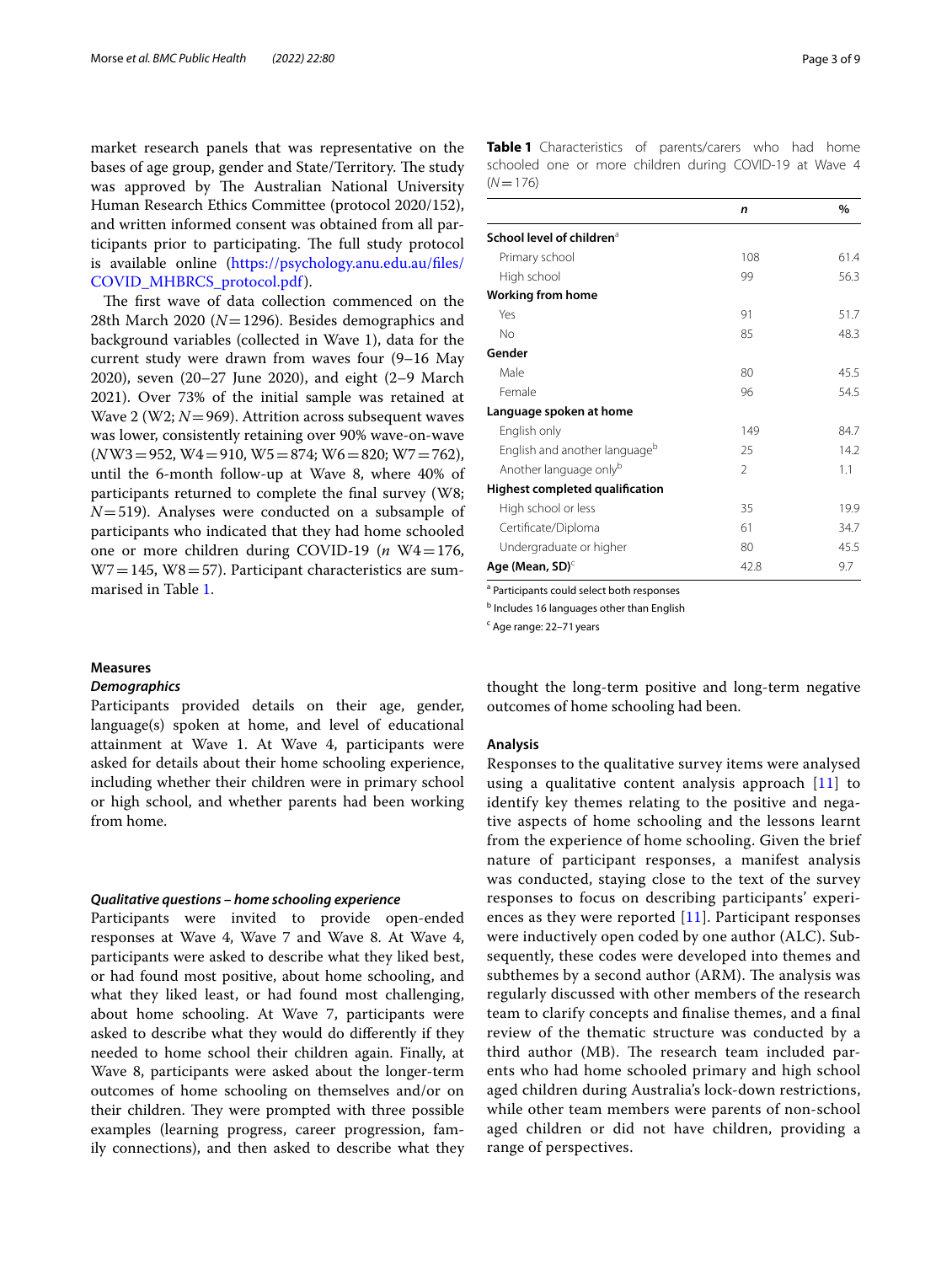## **Results**

At Wave 4, parents were asked to describe what they liked best about home schooling and what they liked the least or found most challenging, and at Wave 8, parents were asked what they thought the long-term positive and negative impacts of home schooling had been on their children and on themselves. At Wave 4, out of 172 respondents, 17 participants (10%) reported that there was nothing positive about home schooling, 16 (9%) reported nothing negative, and 6 participants (4%) fell into both categories. Nine participants (5%) reported that they were not directly involved in their child's home schooling, due to working outside of the home, not having time, or family separation. Most respondents (91%) provided a brief description of at least one positive and/ or negative aspect of home schooling.

Out of 56 respondents at Wave 8, 18 (32%) thought there were no positive long-term impacts, 16 (29%) thought there were no negative impacts, 5 (9%) fell into both categories, and 5 were unsure (9%). One parent elaborated that home schooling had hopefully had no long-term efects because their children had received high quality schoolwork from their school, but time would tell. Another reported that the long-term negative efects were minimal, as their children were quite young. Most parents (82%) provided a short description of at least one negative and/or positive aspect of home schooling. Some specifcally commented on the long-term impacts they had observed, others instead refected on their positive and negative experiences during the home schooling period. These reflections may indicate which benefts and challenges remained important or memorable for parents several months after home schooling had fnished.

Six major themes were developed from the data and fell into two categories with three themes in each: the *impacts of home schooling on parents*, and the *perceived impacts of home schooling on children*. Impacts on parents included *connecting with children*, managing the *work-life-school balance,* and the challenge of home schooling when *parents are not teachers*. The perceived impacts on children included: the *quieter, safer learning* of home, and the negatives of *managing schoolwork load* and *social isolation*.

# **Positive impacts on parents**

## *Connecting with children*

Many parents were able to spend more time with their children and reported that this was the best thing about home schooling, both in the short- and long-term. Some parents reported using this extra time to bond, interact, and connect with their children and felt family relationships were closer. Home schooling also allowed parents to see and better understand what their children were learning at school, and how they were learning it. Participants appreciated learning more about their children's academic progress, strengths, and weaknesses, and some enjoyed watching their children work and seeing how much they could achieve.

*I like that I can keep in touch with their learning and of course spend more time with them.*

## *It has been nice to see my daughter undertaking different activities*

Some parents also liked being actively involved in their children's learning. Parents were able to provide one-onone support, teach using their own methods, and help their children develop key skills such as literacy. Home schooling was also an opportunity for parents to learn new skills (e.g., using virtual platforms), refresh their own learning, and see education from diferent perspectives. Some parents also better understood their children's needs and progress at school.

*Refreshes my memory about what I was taught. I like seeing my kids grasp and understand a concept.*

*Being a part of my son's learning, especially at an important stage where he's learning to read and write. Greater appreciation for how smart he actually is.*

In the long term, some parents felt that they now had a closer relationship with their children, and one parent thought that home schooling would be memorable for their children in a positive way: *"I think they will remember the outdoor activities we did routinely together during covid*."

## **Positive impacts on children** *Quieter, safer learning*

The home environment was also reported to have positive impacts on learning. Some parents felt that their home was quieter, more relaxed and had less distractions than the classroom. Additionally, two parents noted that home schooling protected their children from experiencing bullying and peer pressure. Children could complete their work faster or at their own pace, and had less time away from school due to illness. Home schooling also created opportunities for broader learning, including using new technology. In the long term, two parents noted that their children had maintained their learning progress, and another two observed that their children had learned how to be more self-sufficient and structure their workload.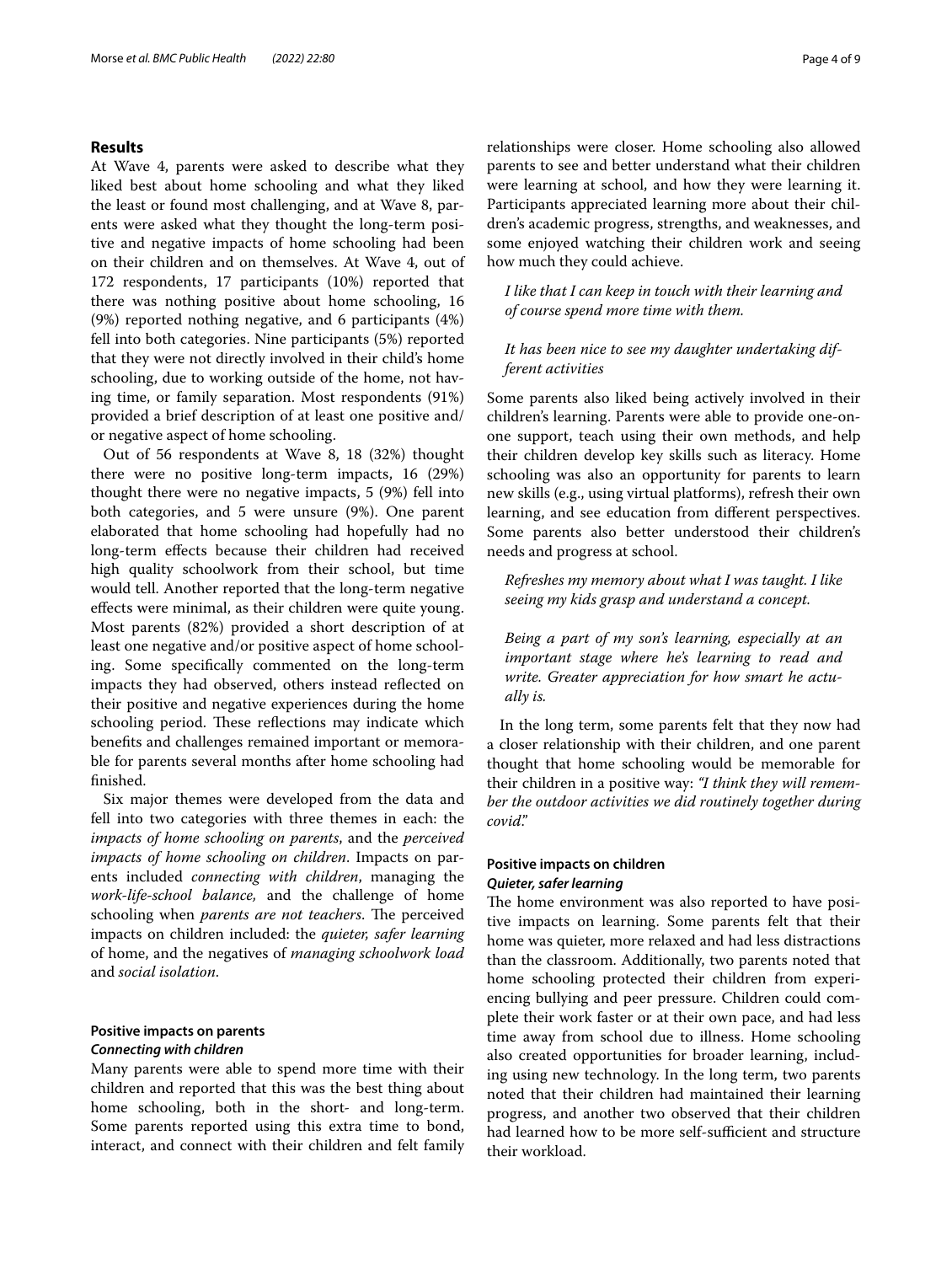*more time with them, one-on-one teaching; participating in their learning journey; quieter, less distractions; quicker; gives opportunities for broader learning*

Some parents also felt safer keeping their children at home. The main benefit of home schooling for these parents was preventing their children from potential exposure to harm from COVID-19: "*I know they are safe at home*."

## **Challenges for parents** *Work‑life‑school balance*

Managing and structuring time when balancing work, schooling and home duties was a salient issue for parents. Participants reported struggling to balance work and household duties with the new demands of home schooling. Home schooling was described as time consuming, stressful, and "*so much efort and work*," and participants reported feeling time poor. It was difficult "*fnding enough hours in a day to ft everything in"* and to create and maintain a structured routine. Home schooling was particularly disruptive for parents who also needed to work from home. Supervising and assisting children interrupted parents' own work and forced one participant to work from home despite needing to be onsite to best fulfl their role. Caring for multiple children attending diferent schools created additional challenges, as diferent schools had diferent requirements and expectations, and children had diferent needs for care.

*It is stressful when I have to leave my own work. I sometimes take breaks and go for a walk*

*3 diferent schools, 3 diferent ages, 3 diferent ways of doing things and expectations, and still trying to run a household and care for a disabled child*

Home schooling may have also increased appreciation of face-to-face teaching:

## *Kids have realised the importance of both daily routines and teachers*

However, there were some difering or mixed experiences of work-life-school balance. Some participants found they had more time in their day and their mornings were more relaxed. Home schooling removed the need to travel to school, prepare school lunches and get children ready for school. One parent felt less tired and another reported their child was able to get more sleep because they did not need to spend time travelling to school.

*Less tiredness. More time in the day, as there is no* 

*getting ready or travel time.*

## *Parents are not teachers*

Difficulties keeping children focused and engaged with their schoolwork, and "*Getting the kids to actually do the work*" were frequently reported to be the most disliked or challenging aspects of home schooling. Many parents had trouble motivating children and getting them to listen to instruction, and some felt that their child was too dependent on parental support when completing schoolwork. This may have been a particular challenge in the home environment due to distractions competing for children's attention (e.g., video games, YouTube, playing outside) and work responsibilities competing for parents' attention.

*… I'm not a teacher and [it] has been hard to motivate kids.*

## *When I turn my back he is watching youtube or playing games instead of doing his work.*

Additionally, parents worried about their own ability to understand and teach the content set by schools. Teaching methods have changed since parents attended school and this made it difficult for some parents to help children with their schoolwork. For example, several parents had trouble helping children with maths problems: "*… especially because they do it slightly diferently than when I got taught*". Parents reported difficulty understanding their children's schoolwork or interpreting what work needed to be completed. Parents also shared concerns about not knowing the answers to their children's questions, answering questions incorrectly, and not being able to help their children.

*The constant questions... worried that I would give them the wrong answers.*

## *Difculty understanding the school work and not being able to help.*

Given these challenges, home schooling materials that were structured, flexible and had user friendly instructions were appreciated.

Additionally, some parents reported that their home environment was not well set-up for remote learning. Problems with internet access and speed, a lack of knowledge about relevant technology, and a small living space all added difficulty to the home schooling experience.

*Not physically set up in our smaller home for interruption free learning*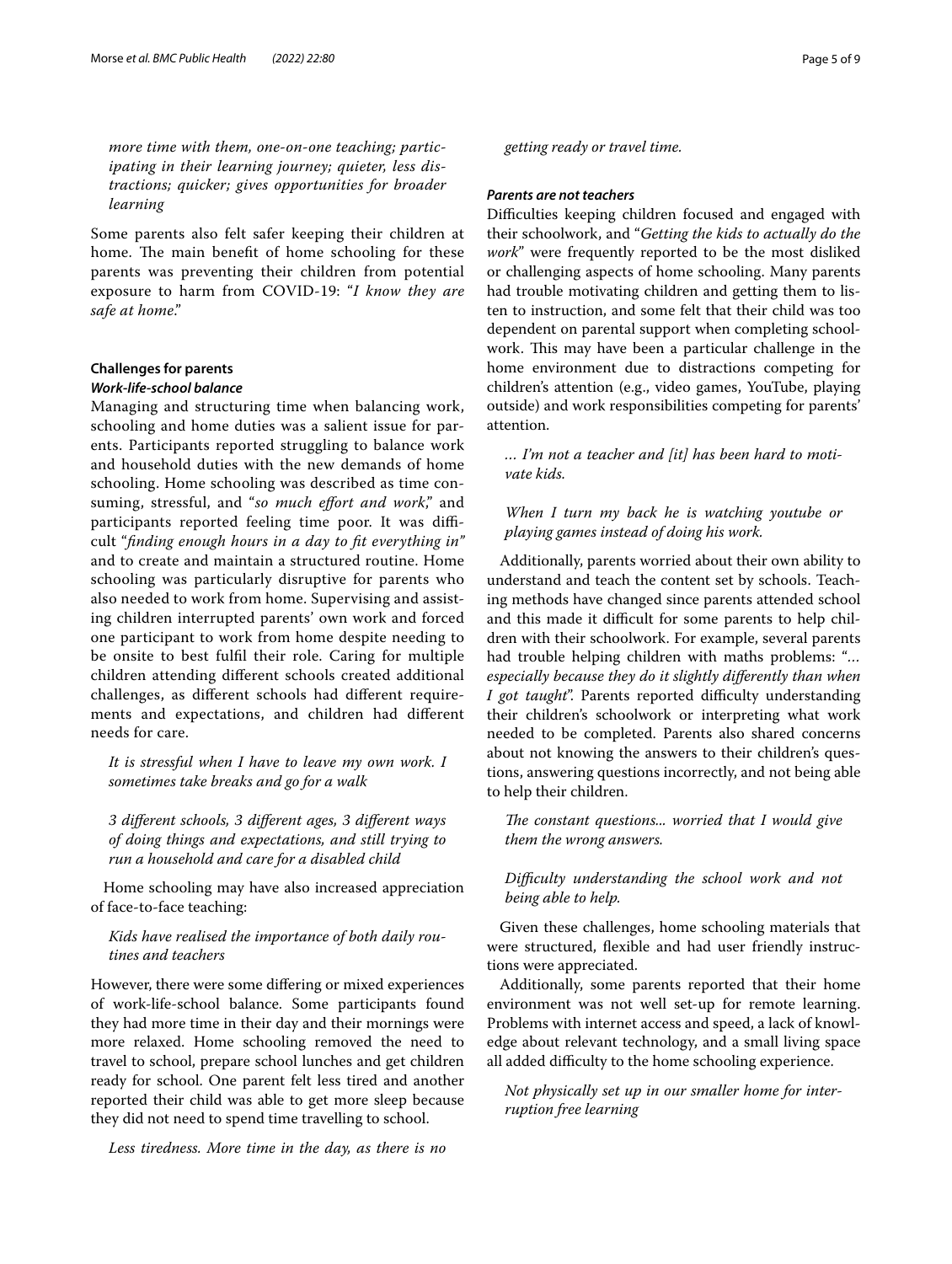Parents were also concerned that children had less opportunities to interact with their teachers. Teachers were seen as less accessible, and less able to answer students' questions and provide individual-level guidance in the online format. Teachers may also have been struggling with technology, as one parent felt the most challenging thing about home schooling was: "*teachers/school not understanding the technology they've been forced to use"*.

While there were many challenges identifed, a small number of parents also expressed appreciation for teachers. These parents liked seeing their children's teachers in action and observed: "*How much the teachers genuinely love the kids*".

## **Negative impacts on children** *Managing schoolwork load*

Many parents felt learning online at home was not the same as learning face-to-face in the classroom. Learning from home was described as not as efective as learning at school, and parents commonly felt that their child would be learning more, or completing more work, in the classroom. Two parents thought there was less variety for children, and two were concerned about the increased amount of screen time that home schooling required. Some parents reported that their children were set too much work by their school or struggled to complete all the set tasks. Others found that their children completed their work quickly and were then left with nothing to do until the next set of tasks arrived.

*We are getting the basics of English, Maths and Science done but even though my daughter is working hard she is not getting to some of the other suggestions or tasks set. I know this is fne but I know that she would be getting through more in actual school.*

*While they get their work done, our children are quite bright and so get through their work quickly and are often at a loss of what to do next*

In the long term, some parents noted that their children had fallen behind the expected standards at school or had poorer grades.

*Child has fallen behind the expected standard and has experienced behavioural problems and is still stressed*

## *Social isolation*

Parents also observed that their children were missing out on opportunities for direct peer-to-peer interaction, both in educational (e.g., class discussions) and social contexts. The lack of social interaction appeared to be particularly challenging, and children were described as lonely, isolated, stuck at home, and missing their friends. In the long-term, the most commonly reported negative impact of home schooling was the lack of social interaction for children, particularly the isolation of children from their peers, friends and teachers. This topic was raised more frequently at Wave 8 than during the home schooling period (Wave 4: 15/172; Wave 8: 22/56), suggesting that while it was not an issue that parents commonly disliked or found challenging in the moment, they did believe it had an important impact on their children. Long-term, parents noted new behavioural issues, including anti-social behaviour, difficulty focusing, increased stress and difficulty getting children back to school.

*It's not as efective, there is no collaboration, the lack of social interaction is depressing for my kids*

*Our child misses the interaction with her friends very much.*

#### **What would parents do diferently?**

At Wave 7, parents were asked what they would do differently if they needed to home school their children again. Out of 127 respondents, 54 (43%) reported that they would not do anything diferently, and 17 (13%) were unsure. Some of these participants elaborated that they felt the home schooling experience went well, was enjoyable, or that there was nothing more they could have done under the circumstances. This suggests that while participants found aspects of home schooling challenging in the moment, many felt there was nothing they would or could have done diferently. However, one of the unsure participants specifed that they found home schooling quite difficult to manage.

The remaining 56 participants (44%) identified at least one thing they would do differently. Three categories were developed from this data, representing key strategies for improvement: *manage time*, *seek support*, and *be prepared*. Each of these strategies addressed one or more of the challenges described by parents at Wave 4.

## *Manage time*

Most participant comments were related to time and time management. Some participants would make more time for home schooling in their day, potentially by starting schoolwork earlier in the day, working from home, asking for diferent work shifts, or reducing work hours.

## *Take time of or reduce hours*

Participants also suggested that they would structure their time better, for example, by organising a routine or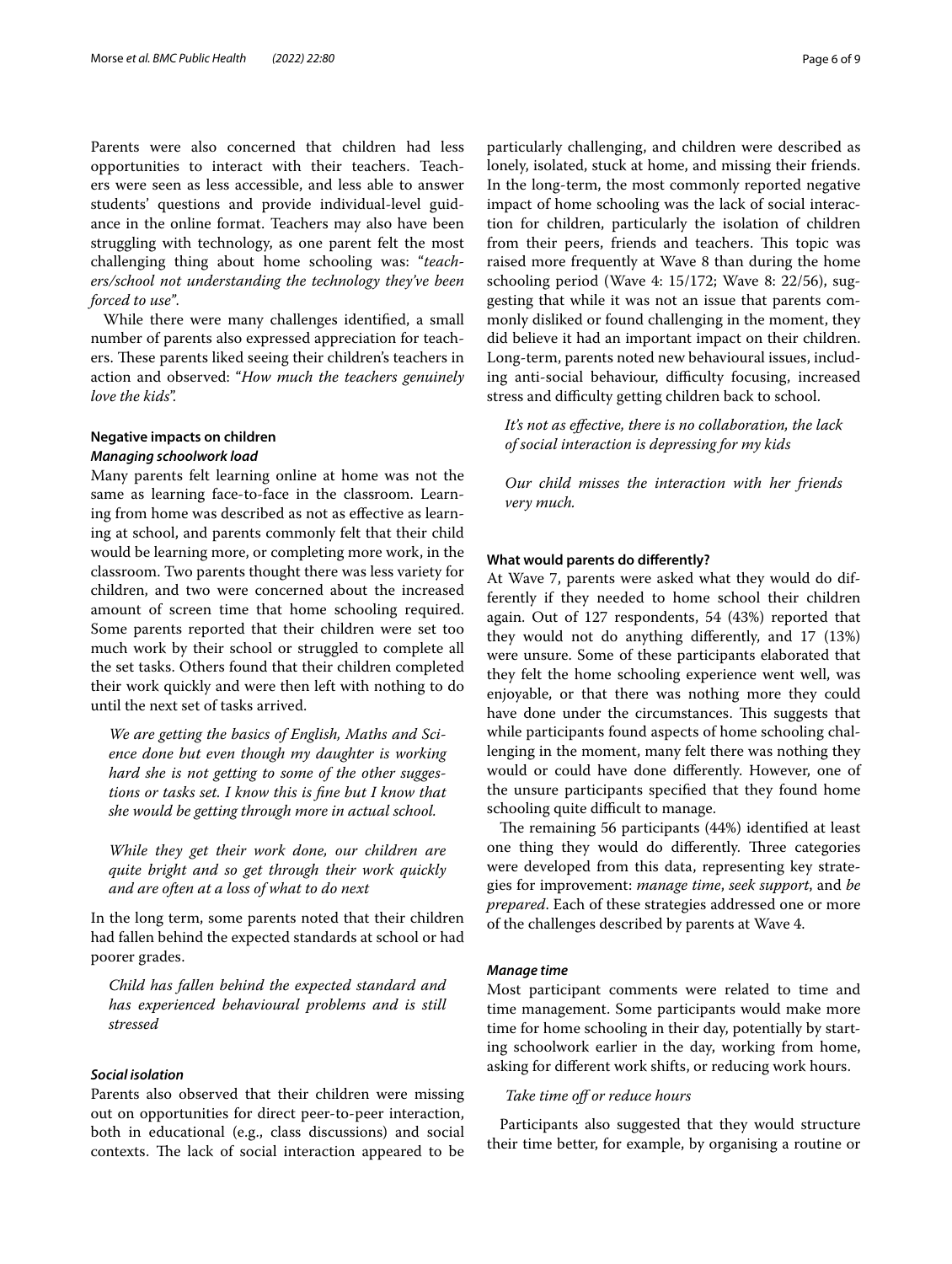following a school timetable. A small number suggested they would be stricter when home schooling. In contrast, there were a small number of participants who indicated that next time they home schooled, they would stress less, be more patient and not try to do everything.

*Make sure they had set tasks to take up the whole day.*

*Not try to do everything*

## *Seek support*

Some participants suggested they would seek more external support for home schooling duties, such as hiring a tutor or asking for more help from family members. Parents would also be more proactive when interacting with their children's school; taking the initiative when contacting teachers, asking for more schoolwork, clarifying the information provided by the school, and providing suggestions for how to improve the remote learning experience. One parent suggested they would seek more social support for their child, making sure they "*have the contact details of more of their school friends so they can communicate socially more."*

#### *Be prepared*

A smaller number of comments were related to being more prepared for home schooling in the future. Some of these parents reported that they would acquire updated technology (e.g., a better computer), manage their physical space at home better, or access more online learning resources:

*Tat's hard to say, it would be nice to just home school and not work, so maybe [would] have used more online resources which were very helpful when I found them*

Others would try to prepare themselves to be more efective teachers by making sure they understood the content of their children's schoolwork and current learning approaches.

*Do more prep work so I understood what they were learning*

## **Discussion**

This study provided highly valuable insights into parents' and carers' experiences of home schooling their children during the COVID-19 pandemic. While some parents identifed no positive or no negative impacts of home schooling, the vast majority (72%) reported some positive and negative consequences on both parents and children. Particular benefts for parents were the ability to spend more time with their children, thus providing greater opportunities to bond and develop closer family relationships, as well as developing a better understanding of their children's learning. However, parents also reported increased stress associated with the difficulty of managing work-life-school balance, not having enough time to do everything, and juggling the varying needs of multiple children. In contrast, when considering their children's experience, some parents perceived the calmer, and in some instances psychologically safer, home environment as positive and more suited to a timely and broader learning experience. Although, many parents also felt that their children's learning at home might have been less efective than learning at school, that their children were given either too much or not enough work to complete, and that they were missing out on important social interactions. Overall, many parents were philosophical about what could be achieved given the unexpected and unforeseeable circumstances, while also providing thoughtful refections about what could be done diferently in the future to better support parents and children.

When initial lockdowns were announced, parents and students received little warning regarding the closure of schools. It was a challenging time requiring rapid adjustment, and yet, strong positive themes emerged from participants on their experiences. Consistent with previous research, many participants reported enjoying increased time with their children and the opportunity to appreciate and understand what they were learning at school [[7,](#page-8-4) [8](#page-8-5)]. Further, in the current study, some participants reported that building a stronger connection with their child was a long-term beneft from home schooling. Recognising home schooling as an opportunity to strengthen relationships with children is an important and positive way to frame home schooling episodes in the future, and resources have been developed to assist with this [\[3](#page-8-7)]. Parents also expressed some unexpected benefts arising from COVID-19, including an increase in available time due to not having to travel or prepare for school; experiences shared by parents and carers in other studies [\[7](#page-8-4), [8\]](#page-8-5). Helping parents and caregivers to identify and utilise the personal benefts of home schooling may assist them to better manage the challenges and stressors of school closures.

Most challenges parents identifed related to the lack of notice or ability to plan for home schooling. Consistent with previous research [[7,](#page-8-4) [8\]](#page-8-5), many parents reported difficulties with scheduling children's class time and competing demands for time, technological limitations, and lack of support from schools. Addressing some of these challenges may be a key target for interventions aimed at reducing parent and caregiver stress and improving their adjustment to periods of school closure. Nearly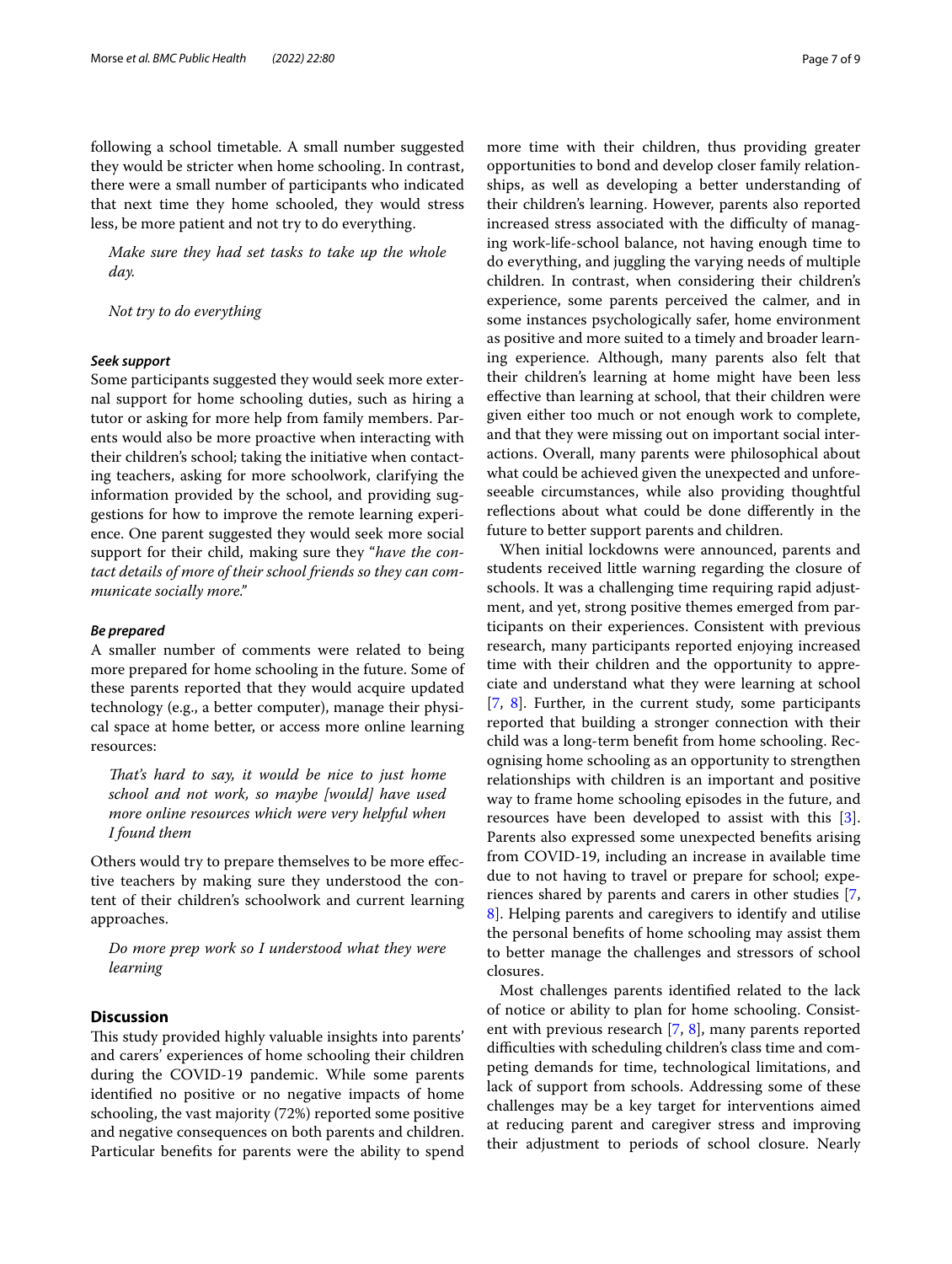half of respondents in the current study indicated that they would do something diferently the next time they home schooled, including negotiating to reduce paid work hours and better managing their children's routines or timetable. Additionally, the need for more support from school staff during closures has been expressed by parents and caregivers in other studies [\[8,](#page-8-5) [9\]](#page-8-6). Our fndings indicate that time management and motivational tips, and strategies for managing competing distractions at home could make a valuable contribution to the school resources provided to parents during future home schooling periods. There is also a need for workplaces to recognise the burden created by home schooling requirements, and to provide appropriate parental leave or fexible working arrangements for impacted employees.

Many parents also had difficulties understanding or working with new teaching methods that had changed since they were at school themselves and lacked confdence when answering questions about schoolwork. This may have been particularly challenging or stressful for parents with lower education levels, or for those who speak a language other than English at home, due to lower literacy, numeracy or English language fuency [[6,](#page-8-3) [12\]](#page-8-10). Recommendations for future periods of home schooling could include teaching materials that are highly structured, fexible, and provide clear instructions for parents. For example, schools could provide a brief video tutorial for parents that outlines the concept or approach being taught that day. More broadly, subsequent periods of home schooling should focus on assessing the capacity and resources of parents to home school, paying attention to socioeconomic disadvantage and access to technology, and not increasing gaps [\[12](#page-8-10), [13](#page-8-11)].

Several key impacts of home schooling on children were also identifed. Positive impacts included the benefts for some children of self-directed learning, away from distractions. However, students with a preference for structured or collaborative learning may have seen less beneft from home schooling, with their preferences potentially mediated by an increased need to use technology for a large proportion of home learning (see, e.g., [\[14](#page-8-12)]) . Indeed, increased workloads for children were reported as a negative impact, suggesting that some students may have struggled without the structure and dedicated resources of the classroom environment and collaboration with peers. In contrast, other students completed all available tasks too quickly and were left without enough activities to fll a school day. Providing fexible delivery of curriculum to students, with core and extended activities and opportunities for virtual collaboration may assist with diferences in capability for selfdirected learning.

Reduced exposure to bullying and negative peer interactions was noted by some parents. Children and adolescents who experience social difficulties or bullying at school may have a greater preference for the home schooling environment. While it is possible that increased technology use may be associated with cyberbullying, other contextual and social factors may have mitigated the risk of bullying [\[15](#page-8-13)], and no participants reported increased bullying. While reduced negative peer interactions was seen as a beneft, the reduction in positive social interactions was viewed by many as a major drawback of home schooling. Our long-term data suggest that concerns about social isolation in children and adolescents stemming from the home schooling experience may continue to have impacts for months after students have returned to the classroom. These findings about the mixed social impacts of lockdowns are largely consistent with other research. A recent review reported that the social impacts of school closures on mental health tend to occur after isolation ends and students return to school [[4](#page-8-14)], suggesting that the social disruption of home schooling may have delayed and prolonged efects on adolescent social functioning and peer networks. During school closures in the UK, students with poor mental health and low peer connectedness had greater improvements in mental health [[16](#page-8-15)], indicating that risks and benefts of home schooling are likely to be highly variable depending on context and individual characteristics. Creating physically safe ways for connecting children with teachers and each other may be critical for maintaining social interaction to overcome loneliness. Creative use of technology to support social connection and not just as a tool for learning should be encouraged.

This study had many strengths but also several limitations. The data were collected at the first peak of home schooling in Australia and provide an important baseline against which future home schooling periods can be compared. The individuals surveyed were generally representative of the population and therefore these fndings provide rare insights which cannot be obtained by convenience sampling which has been typically used in other studies. However, it is important to recognise that under-privileged groups - those with low income, educational attainment, and employment - were not likely to be adequately represented, although they may have been even more afected by home schooling [\[13](#page-8-11)]. Our fndings are also limited by being based on data collected over three two-week periods which may not capture the full or lasting experience of parents and carers. Therefore, long-term studies with more frequent longitudinal assessments are needed to determine the extent to which individual experience changes over time and across longer lock-down periods. Finally, the breadth of the